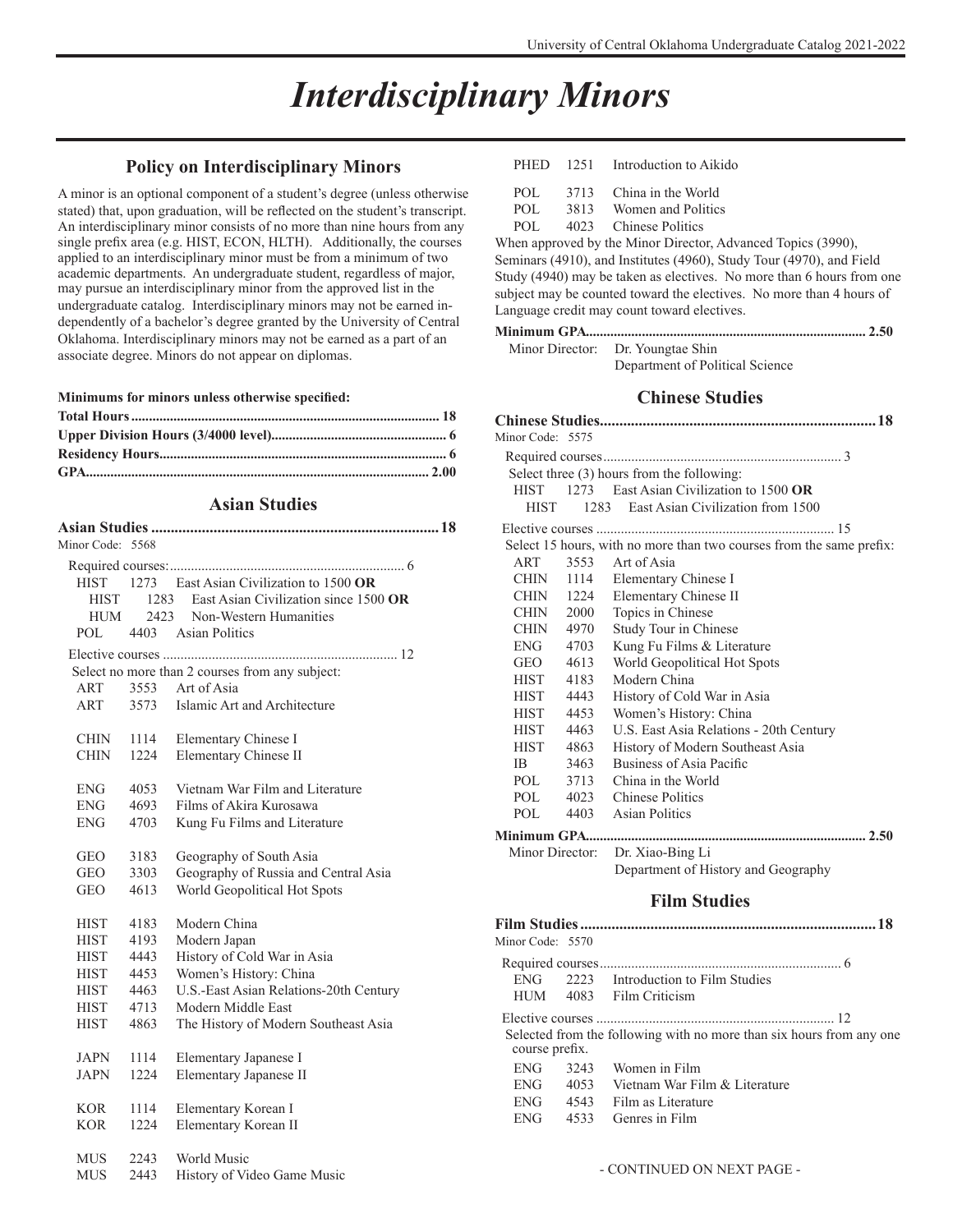### *Interdisciplinary Minors - continued*

#### - CONTINUED FROM PREVIOUS PAGE -

| <b>ENG</b>                                                        | 4603 | Major Figures in American Film  |  |
|-------------------------------------------------------------------|------|---------------------------------|--|
| <b>ENG</b>                                                        | 4693 | Films of Akira Kurosawa         |  |
| <b>ENG</b>                                                        | 4833 | Cyberpunk Film and Literature   |  |
| <b>ENG</b>                                                        | 4873 | Indigenous Cinema               |  |
| <b>HUM</b>                                                        | 3903 | History of Film I               |  |
| <b>HUM</b>                                                        | 3913 | History of Film II              |  |
| <b>HUM</b>                                                        | 4303 | National Cinemas                |  |
| <b>MCOM 4623</b>                                                  |      | Gays and Lesbians in Film/Media |  |
| When approved by the Department Chair, Advanced Topics (3990),    |      |                                 |  |
| Seminars (4910), and Institutes (4960) may be taken as electives. |      |                                 |  |

| Minor Director: Dr. John Springer |
|-----------------------------------|

Department of English

### **Global Studies**

| Minor Code: 5278 |      |                                                                   |
|------------------|------|-------------------------------------------------------------------|
|                  |      |                                                                   |
| POL.             |      | 2303 Introduction to World Politics                               |
| <b>GEO</b>       |      | 4613 World Geopolitical Hot Spots                                 |
|                  |      | POL 4633 Politics and the World Economy OR                        |
| POL              | 4543 | International Cooperation                                         |
|                  |      |                                                                   |
|                  |      | Selected from the following:                                      |
| POL FOR          | 2713 | Introduction to Comparative Politics                              |
| POL              |      | 3263 International Law                                            |
|                  |      | POL 4623 International Conflict                                   |
| <b>HIST</b>      |      | 1023 World History II                                             |
| HIST 1263        |      | Modern Europe                                                     |
| <b>HIST</b>      | 4863 | History of Modern Southeast Asia                                  |
|                  |      |                                                                   |
|                  |      | Selected from the following:                                      |
| SOC - -          |      | 2413 Cultural Anthropology                                        |
|                  |      | HUM 2423 Non-Western Humanities                                   |
|                  |      | HUM 3053 19th and 20th Century Humanities                         |
|                  |      | ENG 3213 World Literature II                                      |
|                  |      | HUM 4113 World Religions                                          |
|                  |      | When approved by the Department Chair, Advanced Topics (3990),    |
|                  |      | Seminars (4910), Institutes (4960), Study Tours (4970), and other |
|                  |      | courses with a strong global component may be taken as electives. |

Minor Director:

Department of Political Science

### **Indigenous Studies**

| Minor Code: 5563 |      |                                                         |  |
|------------------|------|---------------------------------------------------------|--|
|                  |      |                                                         |  |
| GEO              |      | 2323 Intro to Indigenous Studies                        |  |
|                  |      |                                                         |  |
|                  |      | Select no more than 9 hours from any one course prefix: |  |
| <b>ENG</b>       | 4463 | Indigenous Literature I                                 |  |
| <b>ENG</b>       | 4493 | Indigenous Literature II                                |  |
| <b>ENG</b>       | 4813 | Indigenous Youth Literature                             |  |
| <b>ENG</b>       | 4873 | Indigenous Cinema                                       |  |
| <b>GEO</b>       | 4133 | American Indian Geographies                             |  |

| <b>HIST</b> | 2033 | American Indian History                                            |
|-------------|------|--------------------------------------------------------------------|
| <b>HIST</b> | 4233 | Maya, Aztec, and Inca Civilizations                                |
| <b>HIST</b> | 4303 | Indians of the Southwest                                           |
| <b>HIST</b> | 4413 | Women/Gender in Native America                                     |
| <b>HUM</b>  | 3073 | Native American Humanities                                         |
| <b>MUS</b>  | 2423 | Native American Music                                              |
| ART         | 4053 | Native American Art                                                |
| MCOM 3083   |      | Intercultural Communication                                        |
|             |      | When approved by the Department Chair, Advanced Topics (3990),     |
|             |      | Seminars (4910), and Institutes (4960), may be taken as electives. |

### **Minimum GPA................................................................................ 2.50**

 Minor Director: Dr. Natalie Panther Department of History and Geography

### **Race and Ethnic Studies**

| Minor Code: 5565                                     |                                                        |      |                                                              |  |
|------------------------------------------------------|--------------------------------------------------------|------|--------------------------------------------------------------|--|
|                                                      |                                                        |      |                                                              |  |
| SOC                                                  | 3203                                                   |      | Minorities in American Society                               |  |
|                                                      |                                                        |      |                                                              |  |
|                                                      |                                                        |      | Select no more than three hours from each numbered category: |  |
| $1.$ ENG                                             |                                                        | 2693 | A Survey of Black American Fiction                           |  |
|                                                      | <b>HIST</b>                                            | 4753 | <b>Atlantic Slavery</b>                                      |  |
|                                                      | <b>HIST</b>                                            | 4763 | <b>Black Intellectual History</b>                            |  |
| $\overline{2}$                                       | <b>ENG</b>                                             | 4493 | Indigenous Literature II                                     |  |
|                                                      | <b>GEO</b>                                             | 4133 | American Indian Geographies                                  |  |
|                                                      | HIST                                                   | 2033 | American Indian History                                      |  |
|                                                      | <b>HIST</b>                                            | 4303 | Indians of the Southwest                                     |  |
|                                                      | <b>HUM</b>                                             | 3073 | Native American Humanities                                   |  |
| 3. HIST                                              |                                                        | 4183 | Modern China                                                 |  |
|                                                      | <b>HIST</b>                                            | 4193 | Modern Japan                                                 |  |
|                                                      | POL                                                    | 4403 | <b>Asian Politics</b>                                        |  |
| 4. ENG                                               |                                                        | 4823 | Ethnic American Literature                                   |  |
|                                                      | HUM                                                    | 4113 | World Religions                                              |  |
|                                                      | PHIL                                                   | 1073 | Social and Political Philosophy                              |  |
|                                                      | POL.                                                   | 4823 | Religion and Politics                                        |  |
|                                                      | OR other approved courses.                             |      |                                                              |  |
|                                                      |                                                        |      |                                                              |  |
|                                                      | Select from the following:                             |      |                                                              |  |
|                                                      |                                                        |      | AESS 4333, ECON 4303, ECON 4353, ENG 2693, ENG 2713,         |  |
| ENG 4453, ENG 4493, ENG 4823, FMCD 2213, FMCD 3093,  |                                                        |      |                                                              |  |
|                                                      | FMCD 3243, FACS 3633, FACS 4453, FACS 4513, HIST 2033, |      |                                                              |  |
|                                                      |                                                        |      | HIST 4183, HIST 4193, HIST 4303, HIST 4513, HIST 4753,       |  |
| HIST 4763, HIST 4863, HUM 3073, HUM 4113, MCOM 3083, |                                                        |      |                                                              |  |
|                                                      |                                                        |      | MGMT 4263, NTRN 1513, PHIL 1103, PHIL 1073, POL 3583,        |  |
|                                                      |                                                        |      | POL 4023, POL 4403, PSY 1203, SOC 2303, SOC 3403, PTE 3133,  |  |
|                                                      |                                                        |      | PTE 3153, TESL 4113, TESL 4123                               |  |
|                                                      |                                                        |      |                                                              |  |
|                                                      | Minor Director:                                        |      | Dr. Marc Goulding                                            |  |
|                                                      |                                                        |      |                                                              |  |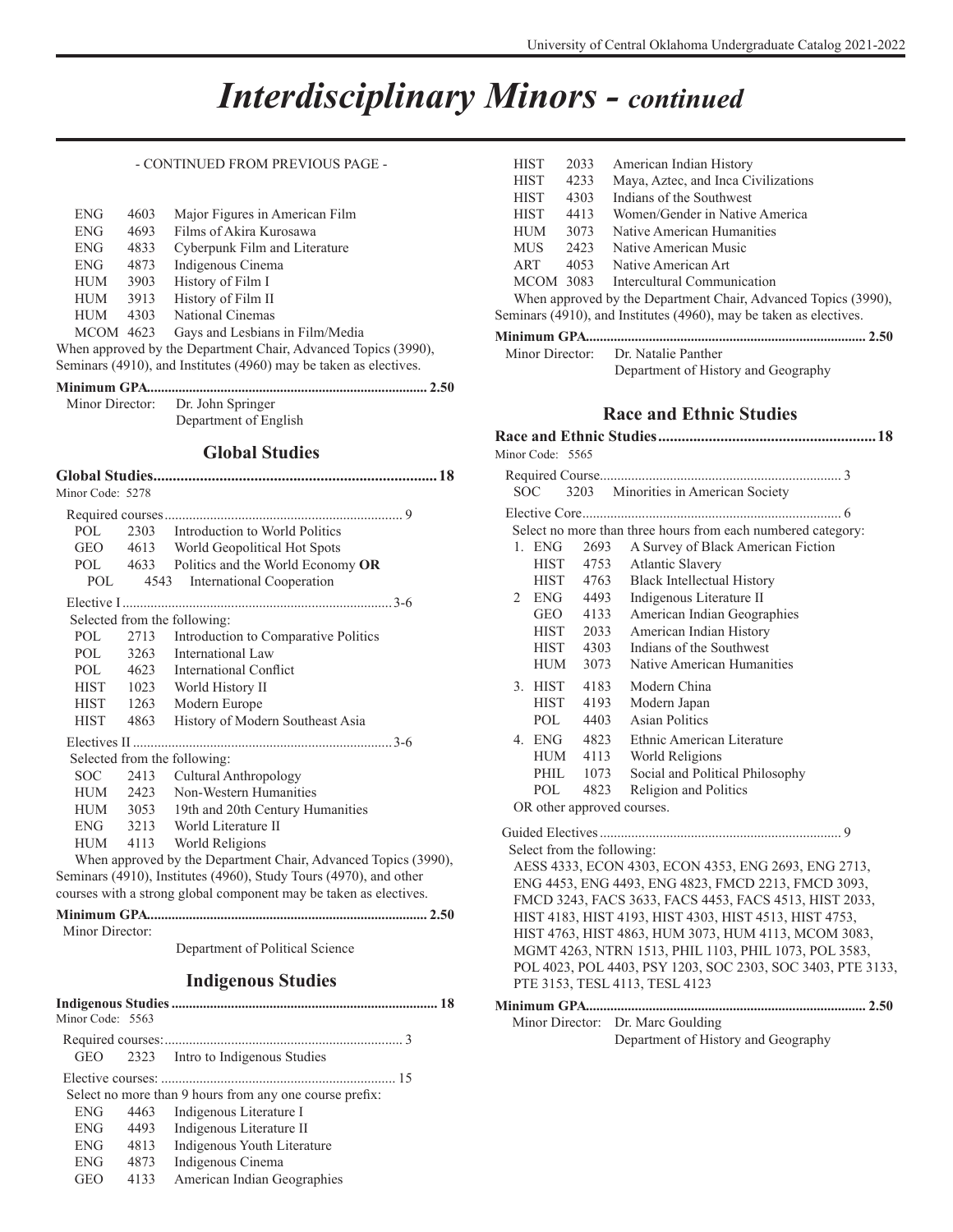### *Interdisciplinary Minors - continued*

### **Religious Studies**

| Minor Code: 5571 |      |                                                                   |
|------------------|------|-------------------------------------------------------------------|
|                  |      |                                                                   |
| HUM              |      | 2103 Introduction to Religious Studies                            |
|                  |      |                                                                   |
|                  |      | Selected from the following:                                      |
| <b>ENG</b>       | 3373 | Literary Study New Testament                                      |
| ENG              | 3393 | Mythology                                                         |
| ENG 3413         |      | Literary Study Old Testament                                      |
| <b>HIST</b>      | 4883 | The Reformation, 1500-1648                                        |
| HUM              | 3113 | Old Testament Humanities                                          |
| HUM              | 3123 | New Testament Humanities                                          |
| HUM              | 4113 | World Religions                                                   |
| PHIL             | 3103 | Ethical Theory                                                    |
| PHIL 3143        |      | Philosophy of Religion                                            |
| POL 4823         |      | Religion and Politics                                             |
| SOC.             | 3573 | Sociology of Religion                                             |
|                  |      | OR other approved courses.                                        |
|                  |      | When approved by the Department Chair, Advanced Topics (3990),    |
|                  |      | Seminars (4910), and Institutes (4960) may be taken as electives. |

**Minimum GPA................................................................................ 2.50** Minor Director: Dr. Reid Weber

Department of Humanities and Philosophy

#### **Russian Studies**

| Minor Code: 5567 |                    |                                                                          |
|------------------|--------------------|--------------------------------------------------------------------------|
|                  |                    |                                                                          |
| <b>GEO</b>       | 3303               | Geography of Russia and Central Asia                                     |
|                  | HIST 4333          | Russian History to 1917                                                  |
|                  | HIST 4343          | Russian History since 1917                                               |
|                  |                    |                                                                          |
|                  |                    | Selected from the following:                                             |
| ART              | 4013               | Global Approach to Socialist Art and Architecture                        |
|                  |                    | GEO 4613 World Geopolitical Hot Spots                                    |
|                  |                    | HIST 4103 Europe, 1919 to 1945                                           |
|                  |                    | HIST 4133 Europe Since 1945                                              |
|                  |                    | HIST 4213 American Diplomatic History - 20th Century                     |
| POL              | 4303               | European Politics                                                        |
|                  |                    | Any 3000/4000 level course with 50% Russian content and approval         |
|                  | of Minor Director. |                                                                          |
|                  |                    | Any 3000/4000 level course with 30% Russian content can be ac-           |
|                  |                    | cepted or substituted as an elective with the approval of the Department |
|                  |                    | Chairperson in consultation with the Director of the Minor. No more      |
|                  |                    | than nine credit hours from a single perfix will be allowed              |
|                  |                    | Minor Directory Dr. Erik Hunoko                                          |

| Minor Director: | Dr. Erik Huneke                     |
|-----------------|-------------------------------------|
|                 | Department of History and Geography |

### **Sustainability Studies**

| Minor Code: 5574 |                                                  |  |
|------------------|--------------------------------------------------|--|
|                  |                                                  |  |
|                  | HIST 2413 Introduction to Sustainability Studies |  |

|                         |      | Select no more than 6 hours from any one prefix: |  |
|-------------------------|------|--------------------------------------------------|--|
| <b>BIO</b>              | 1234 | Environmental Biology: A Global Perspecitve      |  |
| <b>ENG</b>              | 2633 | Literature and the Environment                   |  |
| <b>GEO</b>              | 3703 | <b>Environmental Conservation</b>                |  |
| <b>GEO</b>              | 4013 | Economic Geography                               |  |
| <b>GEO</b>              | 4113 | Geographic Information Systems                   |  |
| GEO                     | 4603 | Urban Geography                                  |  |
| GEO                     | 4733 | Urban GIS                                        |  |
| <b>GEO</b>              | 4743 | Environmental GIS                                |  |
| <b>HIST</b>             | 3253 | History of the American City                     |  |
| <b>HIST</b>             | 3723 | American Environmental History                   |  |
| <b>HIST</b>             | 3743 | Global Environmental History                     |  |
| HIST                    | 3833 | History of Oil                                   |  |
| <b>LEAD</b>             | 2213 | Theories of Leadership                           |  |
| <b>LEAD</b>             | 3313 | Leadership and Civic Engagement                  |  |
| <b>POL</b>              | 3583 | Urban Government and Policy                      |  |
| POL <b>Form</b>         | 4363 | Urban Sustainability                             |  |
| POL FOR THE POLE TO PUT | 4423 | <b>Environmental Politics</b>                    |  |
| POL                     | 4353 | Sustainable Economic Development                 |  |
| SOC                     | 4403 | Social Ecology and Demography                    |  |

When approved by the Department Chair, Advanced Topics (3990), Seminars (4910), and Institutes (4960) may be taken as electives.

| Minor Director: Dr. Katrina Lacher  |
|-------------------------------------|
| Department of History and Geography |

### **War and Society**

| Minor Code: 5562 |      |                                                                       |
|------------------|------|-----------------------------------------------------------------------|
|                  |      |                                                                       |
| <b>HIST</b>      |      | 2123 Introduction to War & Society                                    |
|                  |      |                                                                       |
|                  |      | Select 15 hours; with no more than two courses from the same prefix:  |
| CJ.              |      | 4633 Terrorism and Homeland Security                                  |
| ENG-             | 4053 | Vietnam War Film and Literature                                       |
| <b>HIST</b>      | 3213 | World War II                                                          |
| <b>HIST</b>      | 4223 | The First World War                                                   |
| <b>HIST</b>      | 4203 | American Diplomatic History to 1900                                   |
| <b>HIST</b>      | 4213 | American Diplomatic History in the 20th Century                       |
| <b>HIST</b>      | 4313 | U.S. Miliary History to 1917                                          |
| <b>HIST</b>      | 4323 | U.S. Miliary History Since 1900                                       |
| <b>HIST</b>      | 4443 | History of Cold War in Asia                                           |
| <b>HIST</b>      | 4563 | Civil War and Reconstruction                                          |
| GEO.             | 4613 | World Geopolitical Hotspots                                           |
| POL.             | 4543 | International Cooperation                                             |
| POL              | 4623 | International Conflict                                                |
|                  |      | With approval of the Department Chair in consultation with the Direc- |

With approval of the Department Chair in consultation with the Director of the War and Society Minor, Advanced Topics (3990), Seminars (4910), and Institutes (4960) or appropriate 3000/4000 level courses may be taken as electives. No more than nine credit hours from an single prefix will be allowed.

### **Minimum GPA................................................................................ 2.50**

| Minor Director: | Dr. Stan Adamiak                    |
|-----------------|-------------------------------------|
|                 | Department of History and Geography |